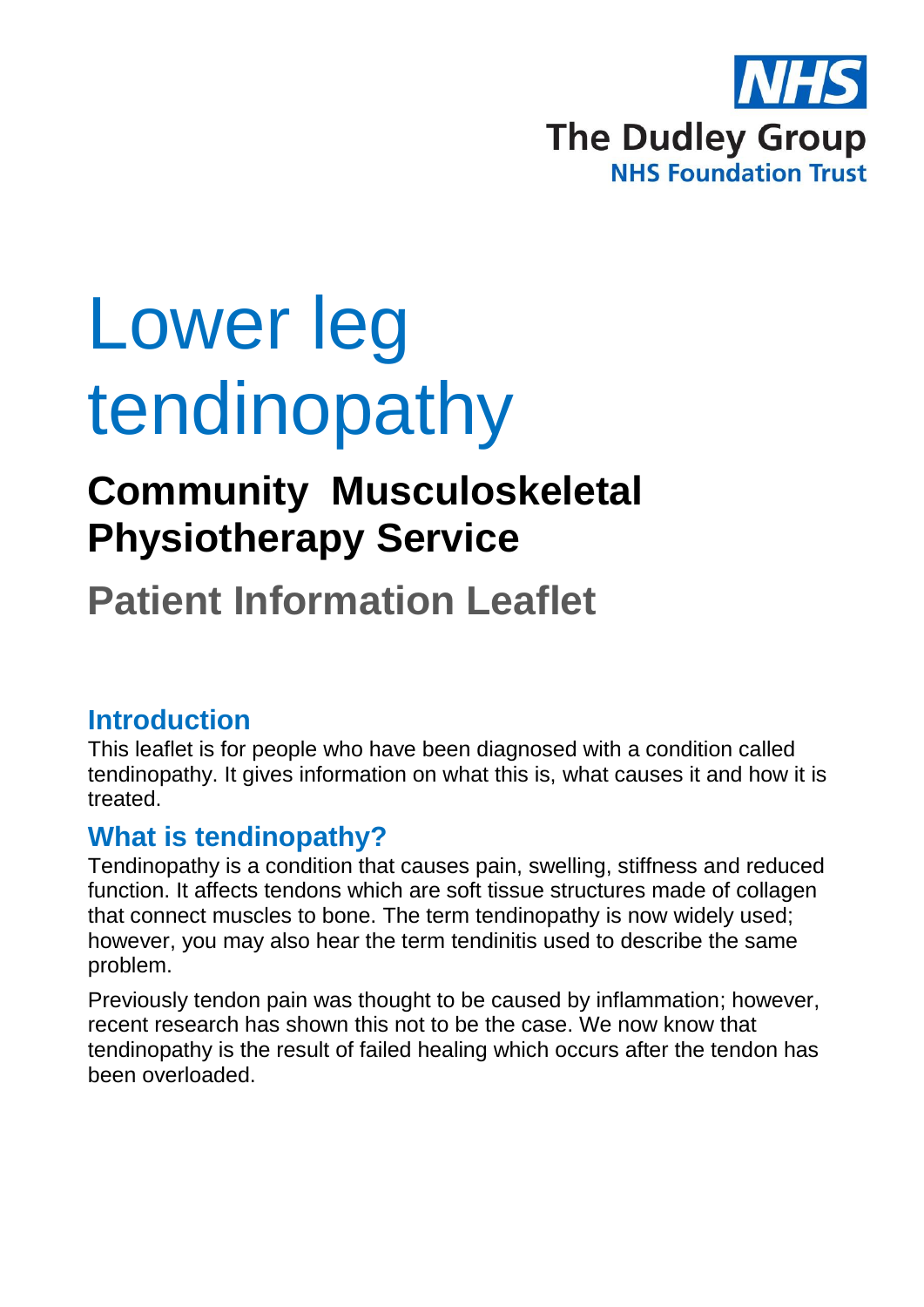## **What causes tendinopathy?**

Many different factors can contribute to the development of tendinopathy. The main risk factor for developing it is a sudden increase or decrease in activity, specifically activity that requires the tendon to store energy such as walking, running or jumping.

Other factors that increase the risks for developing tendinopathy include reduced muscle strength/endurance, increasing age, increased weight, menopause, elevated cholesterol, diabetes and increased susceptibility to pain. People with the above risk factors may develop tendon pain with only a small change in their activity levels.

#### **How is it diagnosed?**

The condition is usually diagnosed by asking about your symptoms and examining the affected area. Occasionally, scans such as ultrasound or MRI are used. However, changes visible with ultrasound or MRI scans do not relate to symptoms as these changes are common in people without pain.

Therefore, treatment is based on symptoms and function, rather than the findings from scans. The majority of patients with tendinopathy can be treated successfully without the need for further scans.

### **How is it treated?**

- Modifying daily activities is important in settling tendon pain. In the short term this involves avoiding activities that make it worse.
- Tendinopathy does not improve with rest alone. A short period of relative rest may be required in some cases; however, rehabilitation is needed after rest to build up the load tolerance of the tendon.
- Passive treatments such as massage and ultrasound were commonly used in the past; however; tendinopathies rarely improve with these alone. **Appropriate exercise is often the most vital ingredient**.
- Exercise has been found to be the best treatment for tendinopathy. Tendons need to be loaded progressively so they can develop greater tolerance to the loads that are placed on them in their day to day life. In the vast majority of cases (but not all), tendinopathy will not improve without exercise.
- It is normal for tendinopathies to respond slowly to exercise. You need to have patience, ensure that exercise is performed consistently and try to avoid the temptation of short cuts like injections and surgery. Unfortunately, there are often no short cuts with this condition.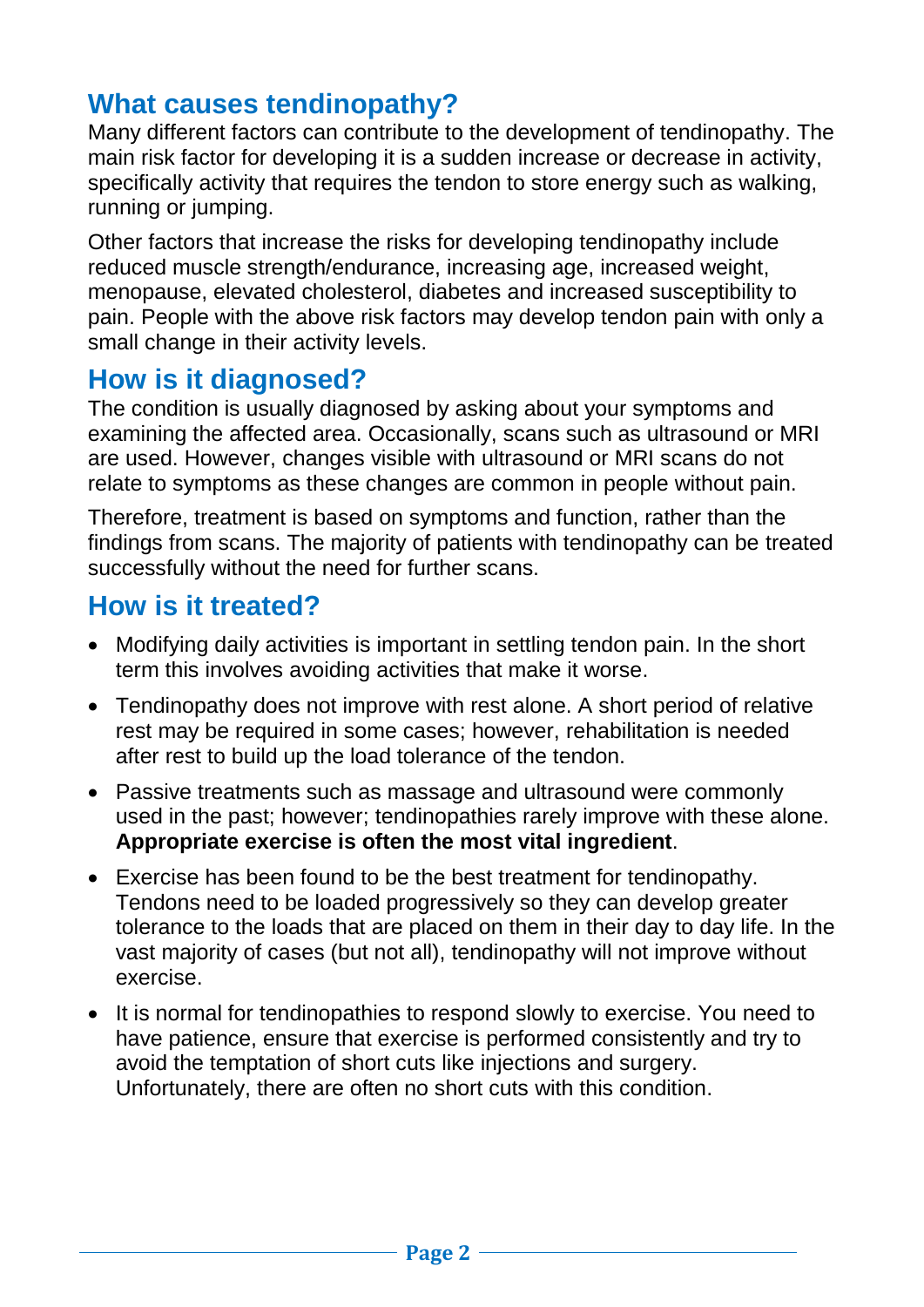# **Rehabilitation**

Rehabilitation helps to restore someone to health or normal life through training and therapy. Your rehabilitation will be split into three stages, and progression between the stages will be guided by your physiotherapist.

#### **Stage 1**

The aim of this stage is to reduce pain. Specific types of exercise have been shown to have a pain-relieving effect. During this stage, it is also important to manage the load placed upon your tendon.

There may be certain activities that place more of a load on your tendon which should be minimised during this stage. These usually involve stretching or direct compression of the tendon.

#### **Stage 2**

The aim of this stage is to improve strength and the ability of the tendon to manage load. In isolation, walking or running is unlikely to improve tendon strength – instead, resistance exercise is required.

There are a number of options available depending on your pain, area of weakness and physical activity level. Your physiotherapist will guide you through this stage to find the best exercises for your condition, and how you should gradually progress these. To improve strength, it is important to be consistent with your exercise.

#### **Stage 3**

The aim of this stage is to continue strengthening muscles in ways which are gradually more challenging to the tendon. It is important to ensure your technique is slow and controlled when performing the exercises.

#### **24 hour pattern**

Progression of your rehabilitation will be guided by the 24 hour pattern of your symptoms. This is the pattern of pain 24 hours after performing exercise.

- If the pain settles back to the original level within 24 hours of performing exercise, rehabilitation should be continued or progressed.
- If the pain increases or does not settle back to the original level within 24 hours of performing, your rehabilitation programme may need to be adapted.

You can aid this process by performing the exercise identified by your physiotherapist and scoring your pain out of 10. Your physiotherapist will then guide you on how to adapt your rehabilitation programme.